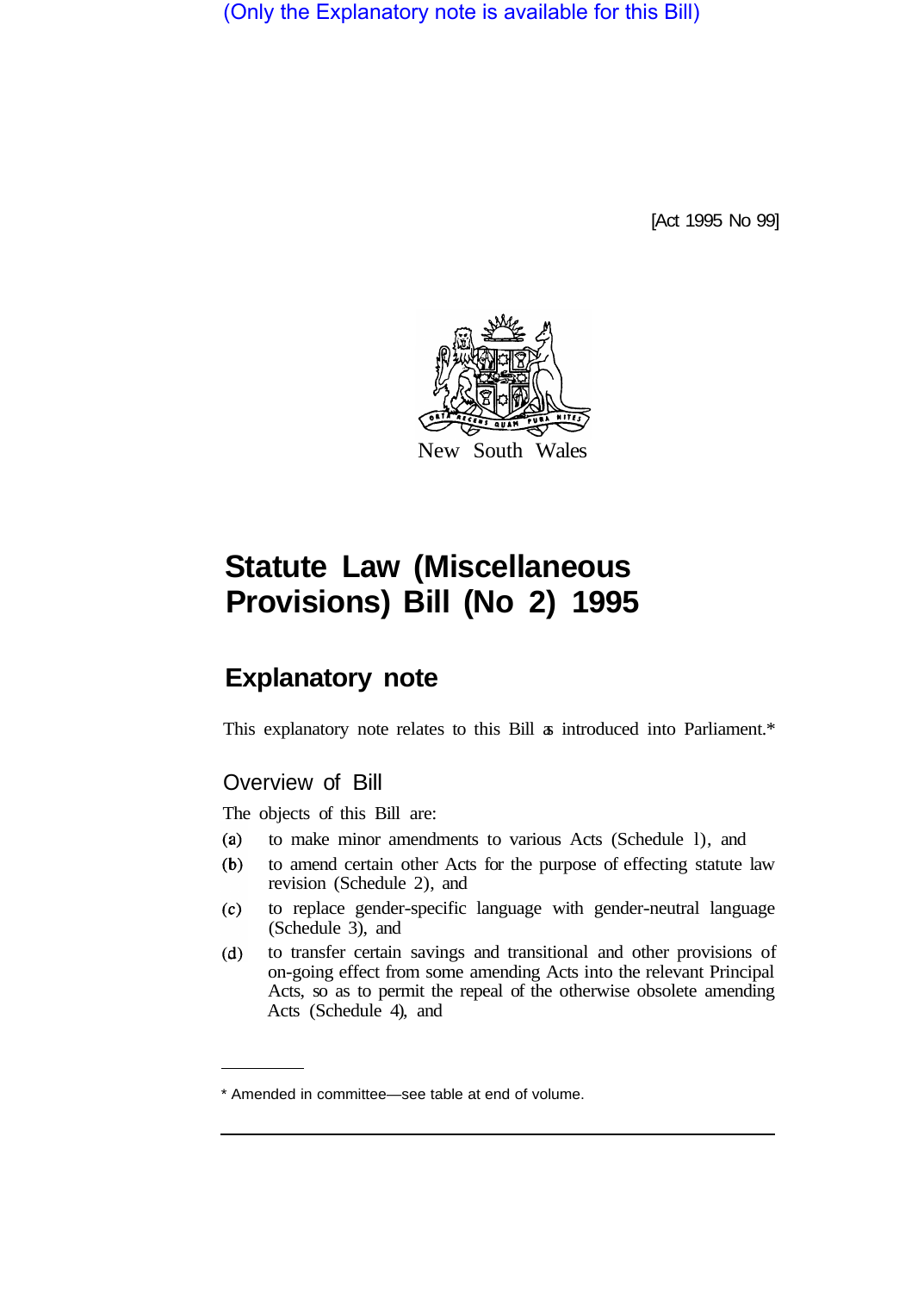Statute Law (Miscellaneous Provisions) Bill (No 2) 1995 [Act 1995 No 99]

Explanatory note

- (e) to repeal certain Acts (Schedule 5), and
- (f) to make other provisions of a consequential or ancillary nature (Schedule 6).

#### Outline of provisions

**Clauses 1–5** are machinery provisions specifying the name (also called the short title) of the proposed Act, providing for its commencement and giving effect to the Schedules to the Act containing amendments, repeals and savings, transitional and other provisions.

**Clause 6** makes it clear that the explanatory notes contained in the Schedules do not form part of the proposed Act.

### **Schedules**

#### **Schedule 1 Minor amendments**

**Schedule l** makes amendments to the following Acts: Australian Jockey Club Act 1873 Biological Control Act 1985 No 199 Catchment Management Act 1989 No 235 Clean Air Act 1961 No 69 Commercial Arbitration Act 1984 No 160 Dangerous Goods Act 1975 No 68 Environmental Offences and Penalties Act 1989 No 15 1 Freedom of Information Act 1989 No 5 Independent Commission Against Corruption Act 1988 No 35 Interpretation Act 1987 No 15 Justices Act 1902 No 27 Maritime Services Act 1935 No 47 Marketing of Primary Products Act 1983 No 176

Explanatory note page 2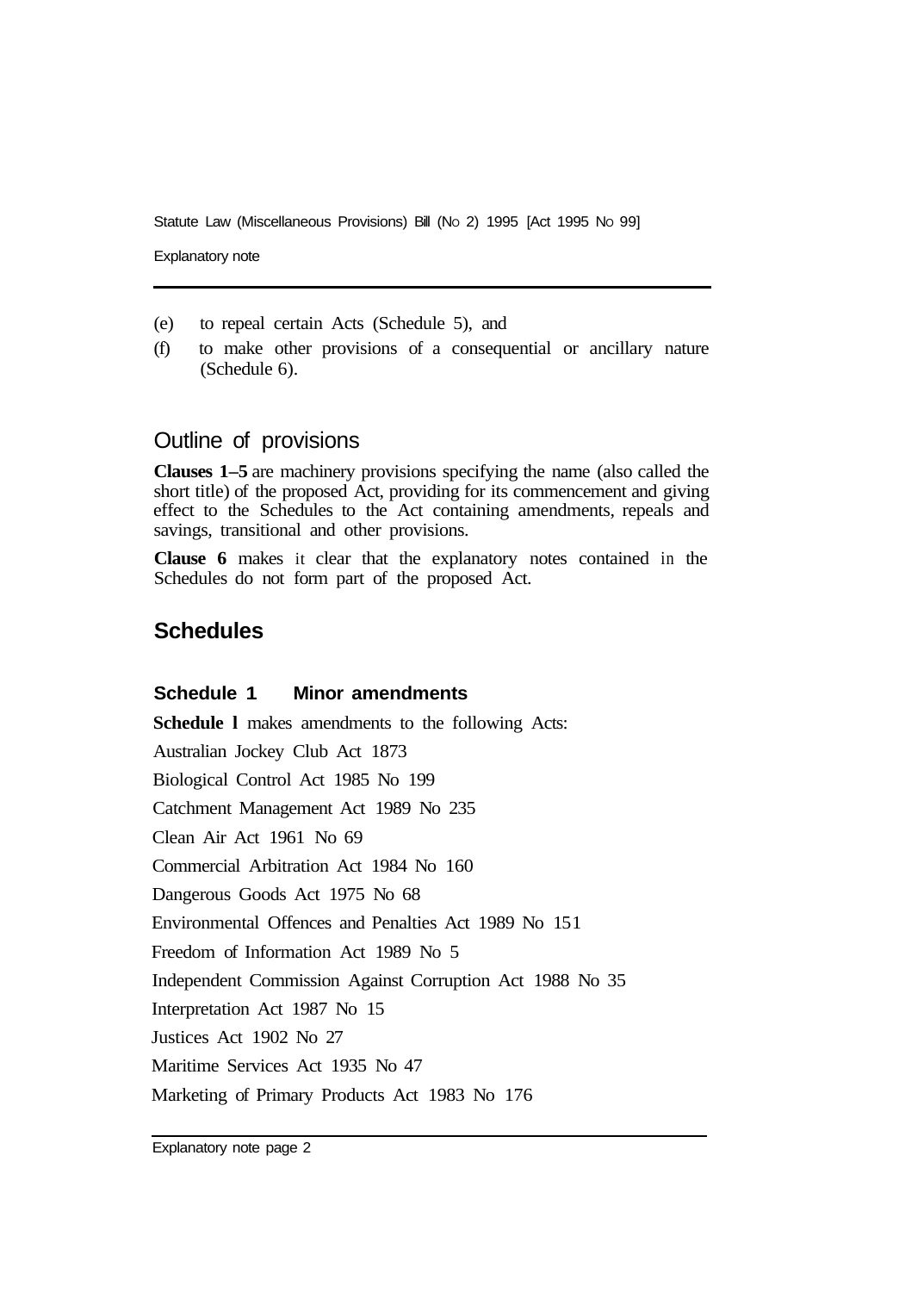Statute Law (Miscellaneous Provisions) Bill (No 2) 1995 [Act 1995 No 99]

Explanatory note

Mental Health Act 1990 No 9

Motor Accidents Act 1988 No 102

Ombudsman Act 1974 No 68

Protection of the Environment Administration Act 1991 No 60

Radiation Control Act 1990 No 13

Roman Catholic Church Trust Property Act 1936 No 24

Rural Lands Protection Act 1989 No 197

Soccer Football Pools Act 1975 No 45

Statutory and Other Offices Remuneration Act 1975 (l976 No 4)

### **Schedule 2 Amendments by way of statute law revision**

**Schedule 2** amends certain other Acts for the purpose of effecting statute law revision. A number of other amendments are made relating to formal drafting matters and minor corrections.

The amendments to each Act are explained in detail in the explanatory note relating to the Act concerned set out in Schedule 2.

#### **Schedule 3 Amendments replacing gender-specific language**

**Schedule 3** substitutes gender-neutral language for the gender-specific language in various Acts. A policy of using gender-neutral language in New South Wales legislation was formally announced by the Governor in his speech for the opening of Parliament on 16 August 1983 and has been strictly applied ever since. However, gender-specific language remains in many of the statutes currently in force that were enacted before the policy was implemented. It is intended that the statute law revision program will continue the process of removing that language until it has all been replaced.

## **Schedule 4 Amendments transferring provisions**

**Schedule 4** transfers into their parent Acts a number of savings, transitional and other provisions of on-going effect contained in certain amending Acts, the other provisions of which have been incorporated in reprints or are spent. The removal of those provisions from the amending Acts permits the repeal (by Schedule 5 to the proposed Act) of those Acts.